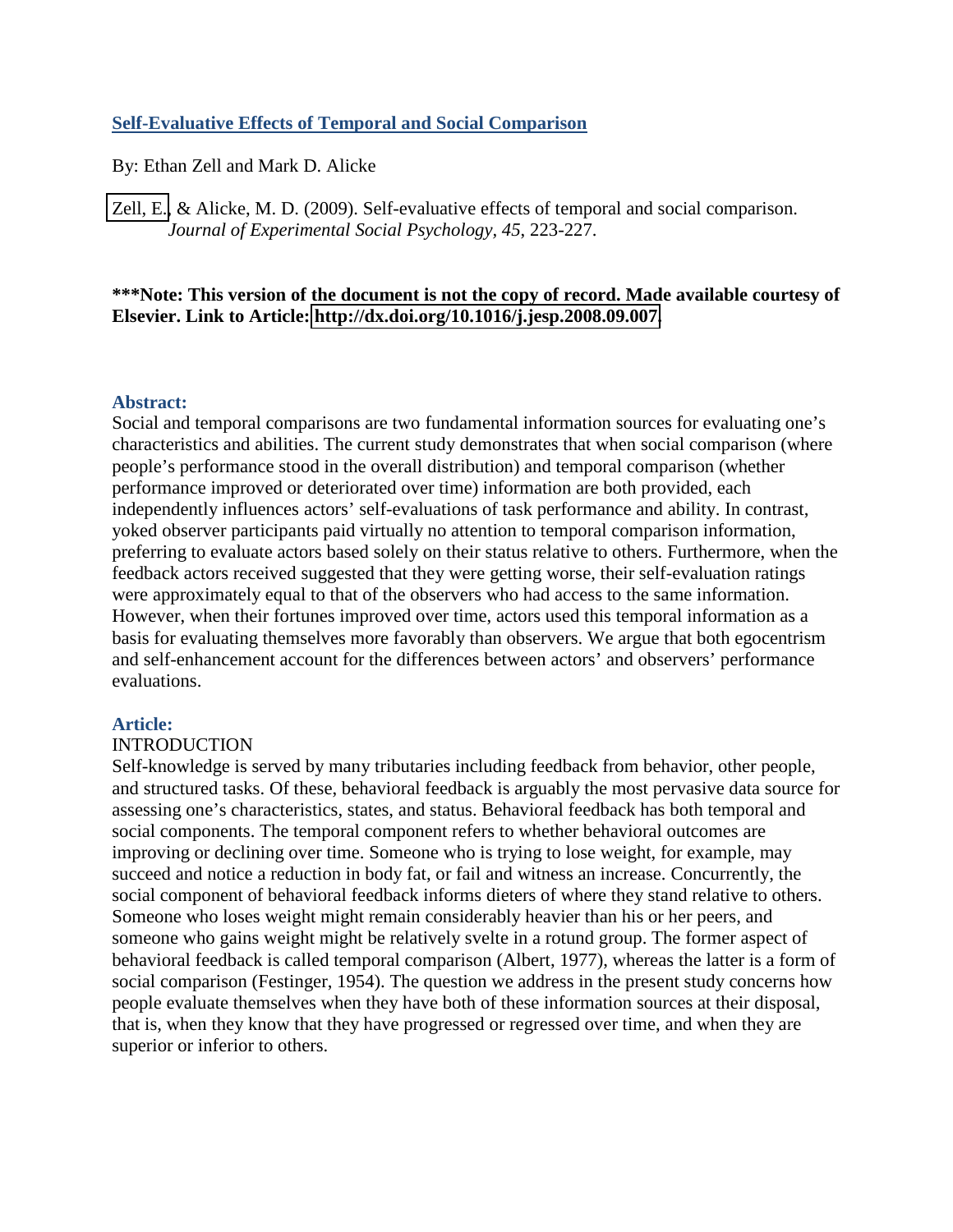Social comparison represents a fundamental research tradition in social psychology, extending back to what some consider to be the first empirical study in the field, namely, Triplett's (1898) comparisons of bicycle riders' racing times when riding alone or in a group. Social comparison entails thinking about other people in relation to the self for the purpose of establishing, maintaining, refining, or embellishing the self-concept. Many studies have shown that comparisons with others who are superior or inferior on the judgment dimension influence how people think and feel about themselves, although the consequences of comparing to worse-off or better-off others are complex (for reviews, see Blanton, 2001, Collins, 1996 and Mussweiler, 2003).

Compared to the hundreds of studies that fly under the social comparison banner, research on temporal comparison is sparse. Furthermore, most of these studies have focused on the consequences of thinking about past events or conjecturing about future ones rather than on behavioral or performance feedback. Studies on this topic have shown, for example, that thinking about negative past-selves is deflating (Beike & Niedenthal, 1998; Tomkins, 1987) except when people believe that they have changed for the better (Higgins et al., 1986 and Markman and McMullen, 2003).

Only a few studies have examined the interplay between temporal and social comparison information, and none has addressed the consequences of experimentally-manipulated temporal and social feedback. Some studies have examined relative preferences for obtaining social and temporal comparison information following task performance (Levine and Greene, 1984 and Ruble and Flett, 1988). Another line of research—on subjective well-being—suggests that social comparison is a better predictor of happiness than temporal comparison (Emmons and Diener, 1985 and Fox and Kahneman, 1992). Developmental research finds that people of all ages report engaging in more social than temporal comparisons (Suls, 1986). Finally, studies have shown that people are more likely to describe themselves using flattering temporal-past comparisons than social comparisons (Wilson & Ross, 2000).

It seems fair to say, therefore, that we know very little about how people use social and temporal comparison when both data sources are available for self-evaluation. Furthermore, what we do know is confined to retrospective reports that are limited by the possibilities of inaccurate recall or by participants lacking awareness of the comparisons they routinely engage in (Mussweiler et al., 2004 and Stapel and Blanton, 2004).

In the present study, we take a first step toward filling this gap in the social comparison literature. Specifically, we address how people evaluate their performance and ability on a social sensitivity test when both social and temporal comparison information are available. Part of the answer to this question seems obvious: People who improve and are better than others should exhibit the most favorable self-evaluations, whereas those who get worse and fare poorly relative to others should evaluate themselves the most negatively. The independent effects of social comparison information also seem straightforward and can be derived from previous research (Buckingham and Alicke, 2002 and Klein, 1997): People should evaluate themselves more favorably when they are better as opposed to worse than average.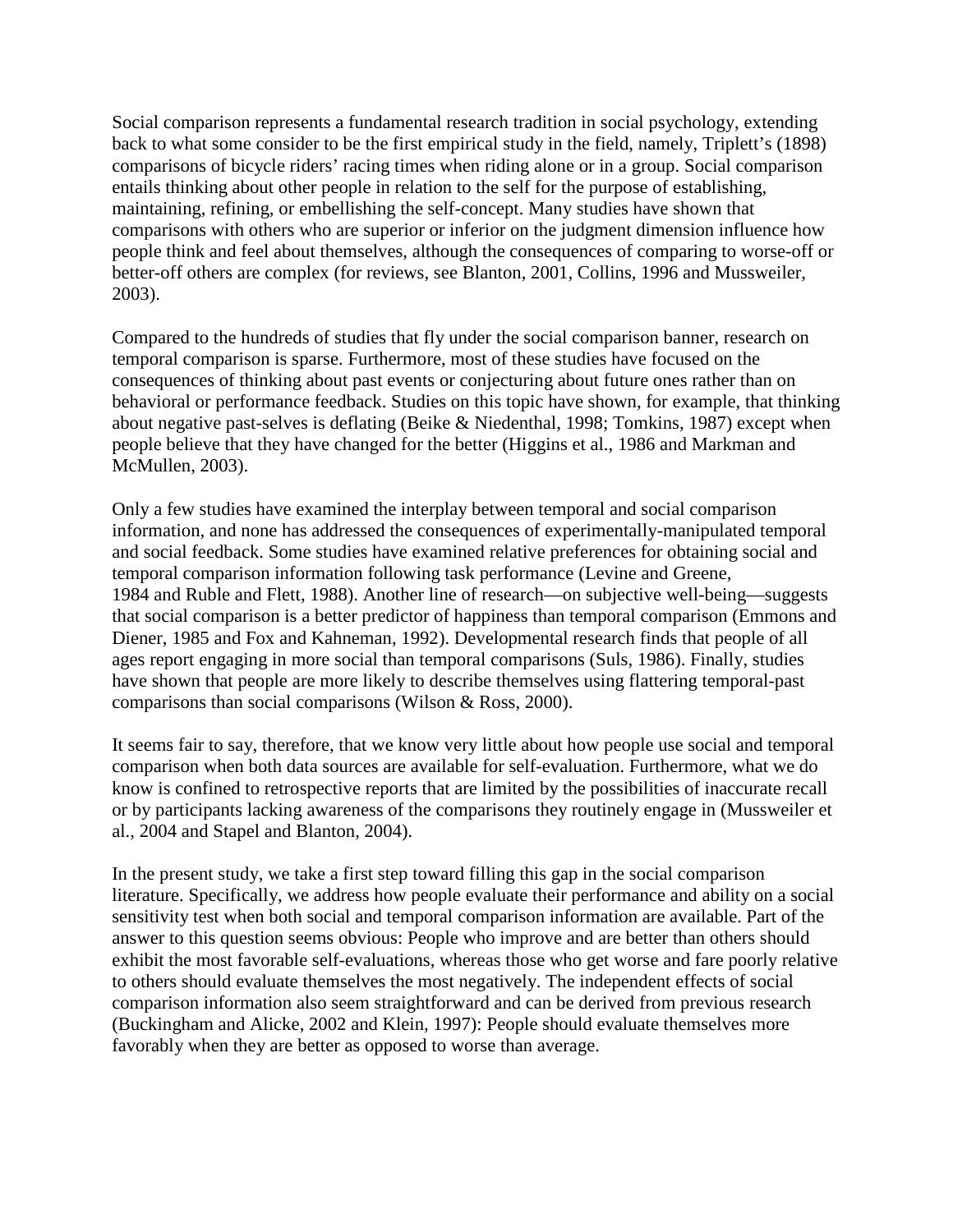The lack of prior research makes predictions about temporal comparison information more difficult. In a purely logical sense, temporal comparison information would seem to have negligible value for self-evaluation in that temporal improvement or deterioration matters little if one's position in the distribution remains constant. Most developmental skills, for example, improve from childhood to adulthood, but a person who is getting smarter while everyone else is getting smarter at the same rate has not improved on the trait dimension of "intelligence."

However, a large and growing literature on egocentrism (for a review, see Dunning, 2000) suggests that people are likely to be especially sensitive to temporal comparison information. People pay more attention to their own behaviors, outcomes and the performance criteria upon which they are based than they do to others' actions and outcomes, think about them more, and weight them more heavily in making judgments (i.e., Kruger, 1999). To test this egocentrism assumption, we included observer participants in the current study who did not take the social sensitivity test themselves, but who had access to the actor's increasing or decreasing performance as well to social comparison information regarding the actor's performance relative to others. The primary response measures were actors' and observers' ratings of the actors' overall performance and ability on the social sensitivity test. Egocentrism predicts, and we expected, that actors' ratings of their performance and ability would reflect the influence of temporal comparison information regardless of the level of social comparison information (that is, actors would rate themselves more favorably when they had improved than when they had declined regardless of whether they were below average, average, or better than average), whereas observers' ratings would be based solely on social comparison level.

We also assessed whether actors' performance and ability judgments showed evidence of selfenhancement. Whereas egocentrism predicts a disproportionate focus on one's temporal outcomes, self-enhancement refers to the particular direction of participants' attributions. A purely egocentric account assumes that actors' disproportionate focus on their temporal outcomes would lead them to evaluate themselves less favorably than observers when their outcomes were declining and more favorably when they were improving. If self-enhancement motives were also operating, however, actors would not focus on their declining performance any more than observers because this would produce even more negative self-evaluations. Actors would, on the other hand, capitalize on their improving outcomes as a means to evaluate themselves more favorably. This reasoning translates into an interaction such that actors will evaluate themselves more favorably than observers when their outcomes are improving, but no worse than observers when their outcomes are deteriorating.

### **METHODS**

#### *Participants and design*

Three-hundred and ten Ohio University introductory psychology students (196 female, 114 male) participated in exchange for course credit. Participants were randomly assigned to the cells of a 2 (Temporal Comparison: getting better, getting worse) by 3 (Social Comparison: above average, average, below average) between-subjects factorial design. A third between-subjects factor manipulated whether participants received feedback about and evaluated themselves (i.e., actors) or another student (i.e., observers).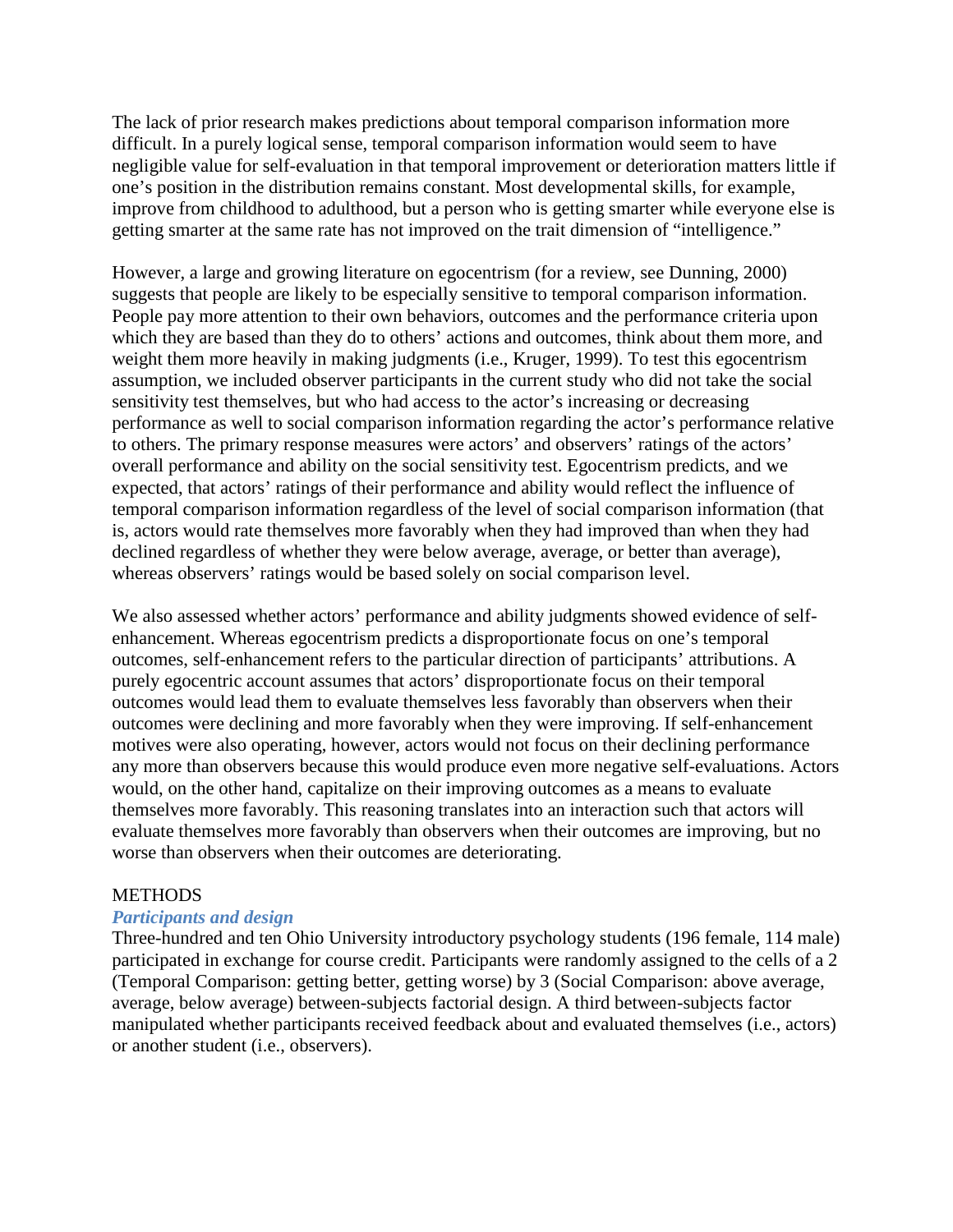## *Materials and procedure (actors)*

Actor participants were recruited for what they believed was a study of social sensitivity skills. The experimenter explained that a group of psychologists had developed a test to measure people's ability to make accurate judgments about the feelings and characteristics of others. The ability to make these judgments was said to measure people's social sensitivity. It was stated that socially sensitive people are generally well liked by the people around them and successful in people-oriented careers. The experimenter said that psychologists were interested in evaluating the degree of social sensitivity college students possessed and that the participants were part of a large group of over 200 students at their university that was scheduled to take the test. Students were also told that according to recent research, social sensitivity sometimes changes during the college years. Therefore, students were told that they would complete five different versions of the social sensitivity test, one every other week for 10 weeks, to chart how socially sensitive they were and whether their social sensitivity changed over time.

A bogus social sensitivity test, similar to that used in past research (e.g., Alicke and Largo, 1995, Doherty and Schlenker, 1991 and Ungar, 1980) was administered to participants every other week for 10 weeks. Each of the five tests contained a total of 50 items divided into four sections. The social sensitivity tests were posted on the course website 48 h before they were to be collected. Participants were required to download and print the tests and turn them in to the experimenter at the beginning of class on the day they were due. Two to three days after each test was received, participants were sent individualized feedback e-mails detailing how well they performed on the current test, and reminding them of their scores on the previous tests. The feedback levels are displayed in Appendix A. Temporal comparison was manipulated by informing participants that the number of items they correctly identified on each of the 50-item social sensitivity tests either gradually improved or declined over time. Social comparison was manipulated by informing participants that their test performances were either consistently better than the average, average, or worse than the average score based on nearly 1500 previous participants.

Once all the participants received the fifth and final feedback e-mail, a questionnaire containing the dependent measures was posted on the course website. This self-evaluation questionnaire asked participants to assess their test performance ("How well do you think you performed on the Social Sensitivity Tests?") and perceived social sensitivity ("In general, how would you rate your Social Sensitivity?") on 11-point scales (0 = *very poorly/bad*, 10 = *very well/good*). The questionnaire also included manipulation checks which asked participants to recall whether the number of questions they correctly answered on the social sensitivity tests improved or declined over time and whether their test scores were above average, average, or below average compared to the other students involved in the study. All questionnaires were collected by the experimenter at the beginning of class 2 days after they were posted on the course website. After the questionnaires were collected, the experimenter carefully debriefed the students to ensure them that the feedback they received was bogus and was unrelated to their actual level of social sensitivity. During debriefing, no participant expressed being unduly affected by the feedback they received and all participants felt that the use of negative feedback in some conditions was justified given the scientific importance of the research.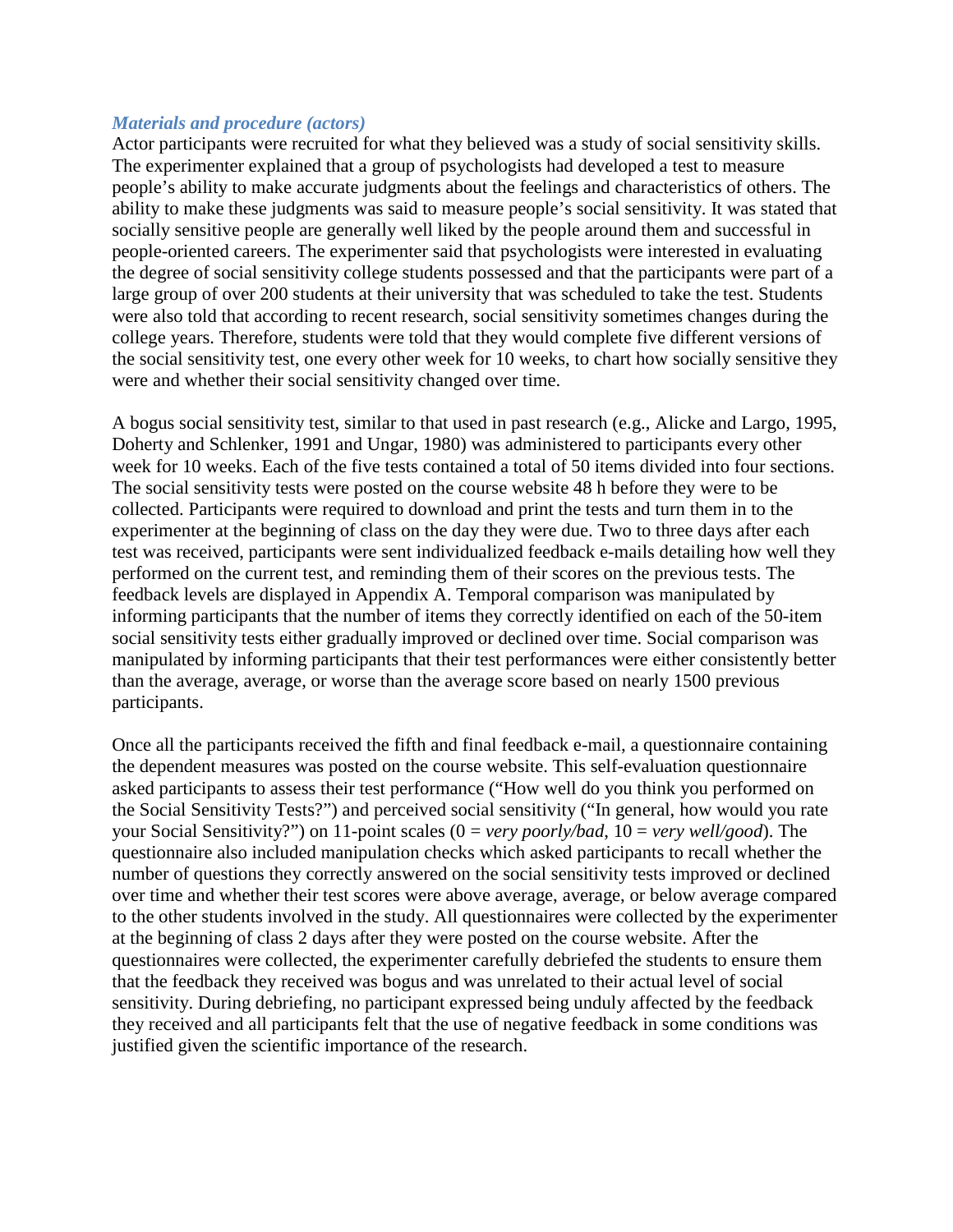## *Materials and procedure (observers)*

Observer participants were given a questionnaire that started with the following instructions:

"In this study, you will be asked to evaluate the performance of an Introductory Psychology student on Social Sensitivity tests. The identity of this student will remain completely confidential. Social Sensitivity is the degree to which people are able to make accurate judgments about the thoughts and feelings of others. Recent research has found that Social Sensitivity can change dramatically during the college years. Therefore, we recently asked Introductory Psychology students to complete a Social Sensitivity test every other week for 10 weeks. Upon completing each test, students were e-mailed feedback about their performance. At the end of the term, one student received the following e-mail indicating how well he/she performed on each of the five Social Sensitivity Tests."

Then, observer participants were provided a printed version of one of the eight feedback emails sent to the actors following the fifth and final social sensitivity test. The name of the corresponding student was removed for confidentiality purposes. After taking a few moments to review the scores, observers rated actor participants on the same scales on which the actors rated themselves.

# *Results*

Data from 12 participants were excluded from the analyses because these students failed one or more of the manipulation checks. There was no effect of gender in any of the analyses for this study,  $F < 1$ ; thus, we collapsed across this variable. Evaluations of performance and ability were aggregated to create one index of target-evaluation,  $r(298) = .64$ ,  $p < .001$ .

A 2 (Temporal Comparison) X 3 (Social Comparison) X 2 (Actor, Observer) ANOVA was conducted on target-evaluation ratings. Descriptive statistics are presented in Table 1. The ANOVA revealed a significant main effect of temporal comparison,  $F(1, 286) = 6.56$ ,  $p < .05$ ,  $\eta^2$  = .02. Participants evaluated the target more favorably when the target's performance was getting better ( $M = 5.77$ ) as opposed to getting worse ( $M = 5.40$ ). Additionally, a significant main effect of social comparison emerged,  $F(2, 286) = 24.82$ ,  $p < .001$ ,  $\eta^2 = .15$ . Targets were evaluated more positively when they consistently performed above average  $(M = 6.12)$  than when they were average ( $M = 5.75$ ) or below average ( $M = 4.87$ ). A third main effect emerged such that actors ( $M = 5.74$ ) evaluated themselves somewhat more favorably than observers  $(M = 5.44)$ ,  $F(1, 286) = 3.81$ ,  $p = .05$ ,  $\eta^2 = .01$ .

These main effects were qualified by a significant Temporal Comparison X Actor/Observer interaction,  $F(1, 286) = 8.50$ ,  $p < .005$ ,  $\eta^2 = .03$  (see Fig. 1). To explore the nature of this interaction, we conducted separate independent samples *t* tests. For the actors, temporal comparison exerted a significant self-evaluative impact such that participants evaluated themselves more favorably when they were getting better  $(M = 6.13)$  than getting worse  $(M = 5.33)$ ,  $t(147) = 3.78$ ,  $p < .001$ ,  $d = 0.62$ . Conversely, temporal comparison did not have a significant impact on target-evaluations made by observers, *t* < .30. Observers rated targets similarly regardless of whether they were getting better  $(M = 5.40)$  or worse  $(M = 5.47)$ . Furthermore, target evaluations and self-evaluations did not diverge in the getting worse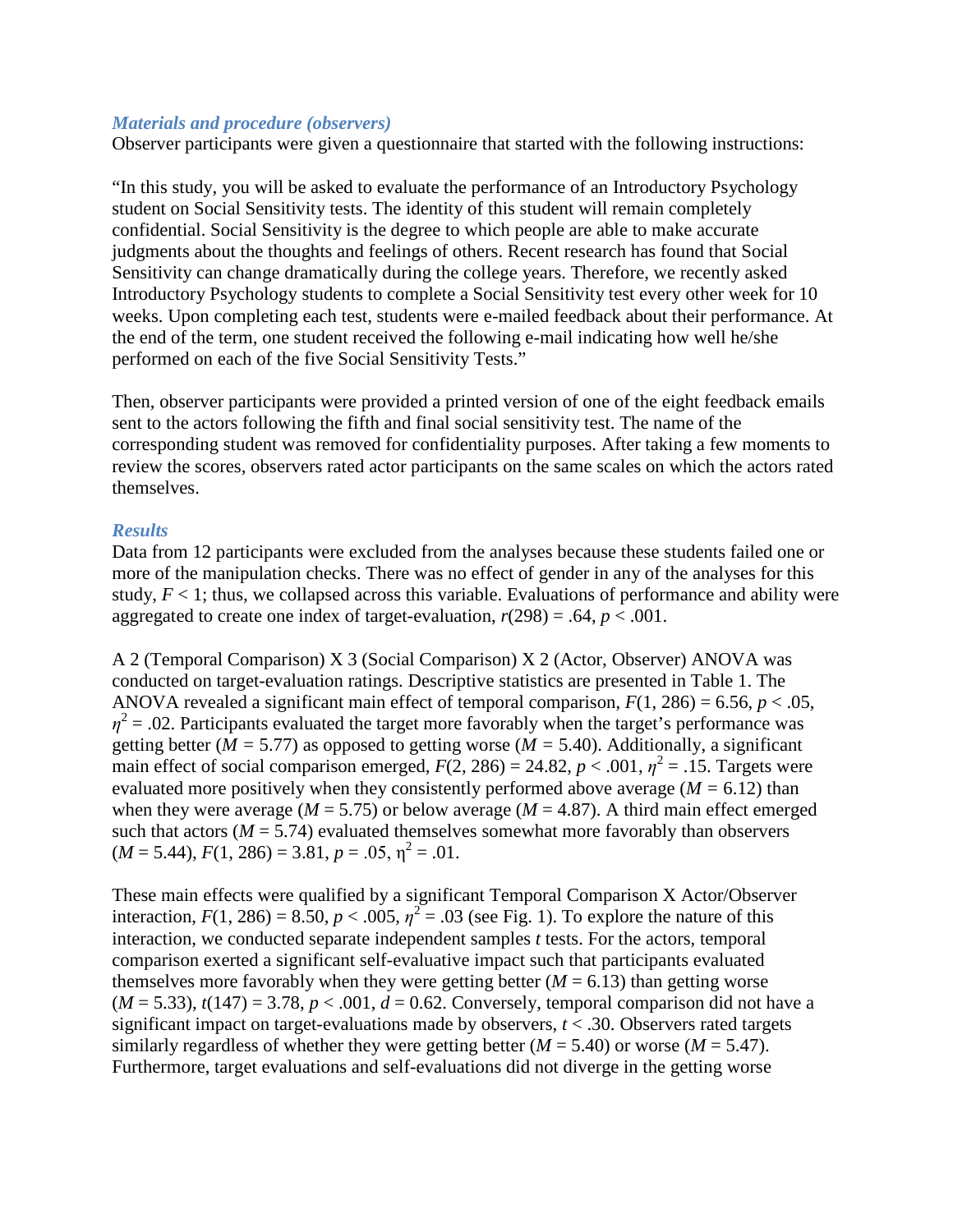conditions,  $t < .60$ . However, in the getting better conditions, actors evaluated themselves significantly more favorably than observers,  $t(152) = 3.55$ ,  $p = .001$ ,  $d = 0.58$ .

|                   | <b>Temporal comparison</b> |               |                  |               |  |  |
|-------------------|----------------------------|---------------|------------------|---------------|--|--|
|                   |                            | Actors        | <b>Observers</b> |               |  |  |
| Social comparison | Worse                      | <b>Better</b> | Worse            | <b>Better</b> |  |  |
| Below average     |                            |               |                  |               |  |  |
| M                 | 4.65                       | 5.46          | 4.57             | 4.76          |  |  |
| SD                | 1.20                       | 1.27          | 1.26             | 1.30          |  |  |
| N                 | 23                         | 25            | 23               | 25            |  |  |
| Average           |                            |               |                  |               |  |  |
| M                 | 5.56                       | 6.37          | 5.72             | 5.35          |  |  |
| SD                | 1.13                       | 1.02          | 1.67             | 1.18          |  |  |
| N                 | 25                         | 27            | 25               | 27            |  |  |
| Above average     |                            |               |                  |               |  |  |
| M                 | 5.73                       | 6.54          | 6.08             | 6.10          |  |  |
| SD                | 1.54                       | 1.16          | 1.32             | 1.15          |  |  |
| N                 | 24                         | 25            | 24               | 25            |  |  |

**Table 1:** Target-evaluations following temporal and social comparison

**Figure 1:** Actors' and observers' mean target-evaluations as a function of temporal comparison.



The Actor/Observer X Social Comparison interaction was nonsignificant  $(F < 1)$ . Similarly, the Temporal Comparison X Social Comparison X Actor/Observer three-way interaction was nonsignificant  $(F < 1)$ .

# GENERAL DISCUSSION

Social and temporal comparison information are two of the most fundamental information sources upon which the self-concept is constructed. These comparison types can be likened to the consensus and distinctiveness dimensions in classic attribution theory (Kelley,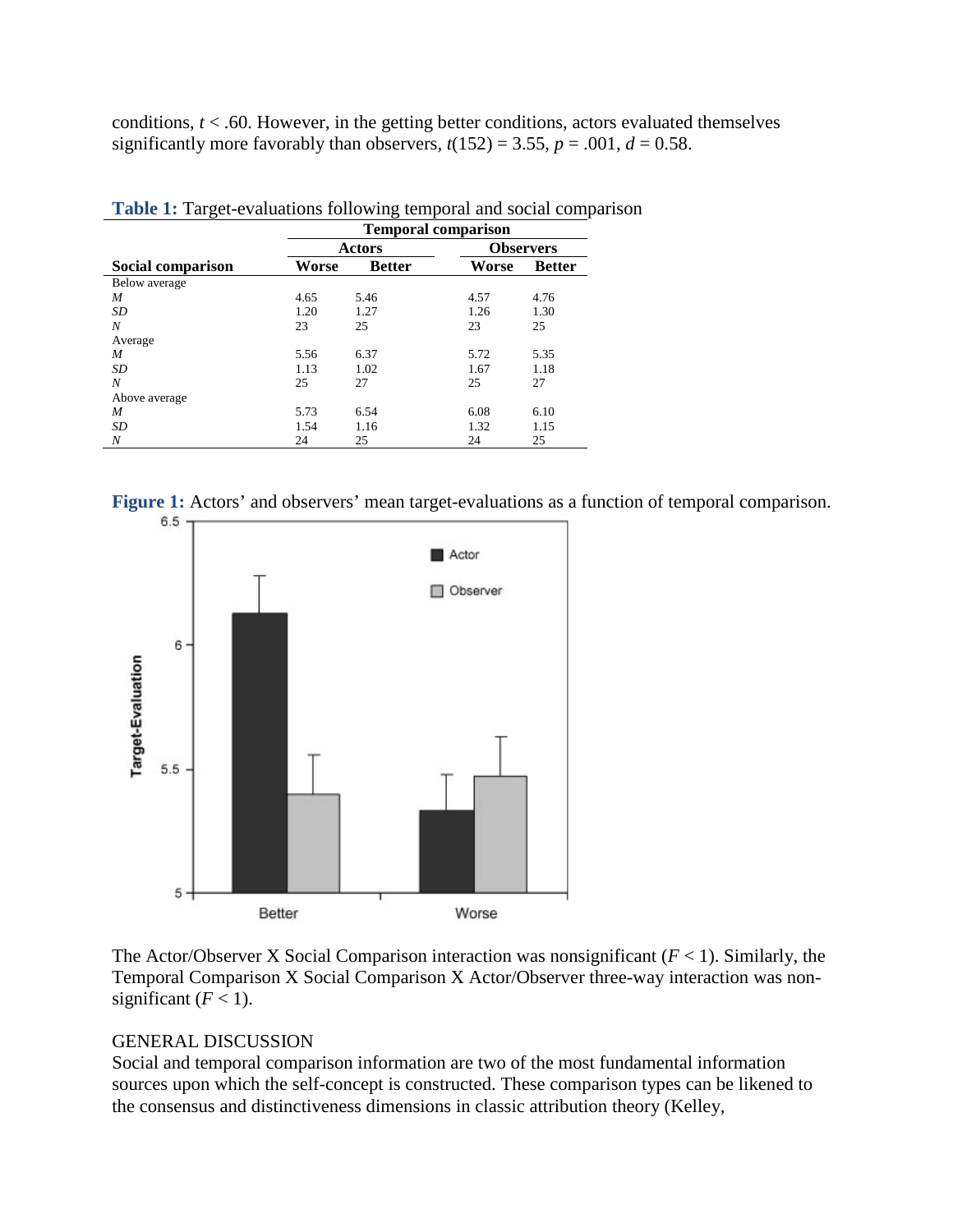1967 and Kelley, 1973), the only difference being that social comparison theory addresses selfevaluation, whereas attribution theory typically examines social evaluation. Whereas consensus compares an actor's behavior or outcomes to those that others experience, distinctiveness places the actor's present behavior or outcomes in the context of his or her previous ones. Social and temporal comparisons provide identical information, which suggests that theorists working in different research areas believe that these information categories are the basic building blocks of self and social perception.

The current study demonstrates that when social and temporal comparison are both provided, each independently influences students' evaluations of their task-related performance and skill, in this case, a task that purported to measure social sensitivity. Historically, social comparison information has been manipulated by exposing participants to the performance outcomes of one or more other people. However, information about one's position in larger distributions is also an important form of social comparison (Buckingham and Alicke, 2002 and Klein, 1997), and the current study confirms that participants use this information to evaluate their performance and skill.

The findings for temporal comparison are more novel. This is the first study we are aware of to assess the self-evaluative consequences of manipulated temporal and social comparison information. The findings showed that temporal comparison information influenced selfevaluations at each level of social comparison. Thus, regardless of whether participants believed that they were below average, average, or above average, the fact that they were improving or regressing influenced their perceptions of their overall performance and social sensitivity skill. Because the response measures asked participants to rate their performance on the tests as a whole, as well as their overall social sensitivity ability, one could argue that temporal information was normatively insignificant and should have been ignored. We have argued that the tendency to focus egocentrically on one's own behaviors and outcomes accounts for this effect. An alternative explanation involves the way participants construe performance and skill: Perhaps they incorporate getting better or getting worse in their definition of what it means to perform well and possess ability.

Comparisons with observers suggest that construals of performance and skill are not the whole explanation. In contrast to actors, observers paid virtually no attention to temporal comparison information, preferring to evaluate actors based solely on their status relative to others. Unless observers for some reason interpreted the response measures differently from actors, this difference suggests that actors' evaluations do not seem simply to reflect the way they construe performance and skill. Rather, actors' self-evaluations appear to be consistent with an egocentric explanation which assumes that they focus disproportionately on their own outcomes and experiences, even when more diagnostic data are available upon which to base their judgments.

The plot thickens when considering the differences between actors' and observers' evaluations in the improving and declining temporal conditions. When the feedback actors received over the five sessions suggested that they were getting consistently worse at the social sensitivity task, their ratings of their performance and ability were approximately equal to that of the observers who had access to the same information about declining performance. In this case, actors did not focus unduly on their declining outcomes, but, like observers, relied primarily on social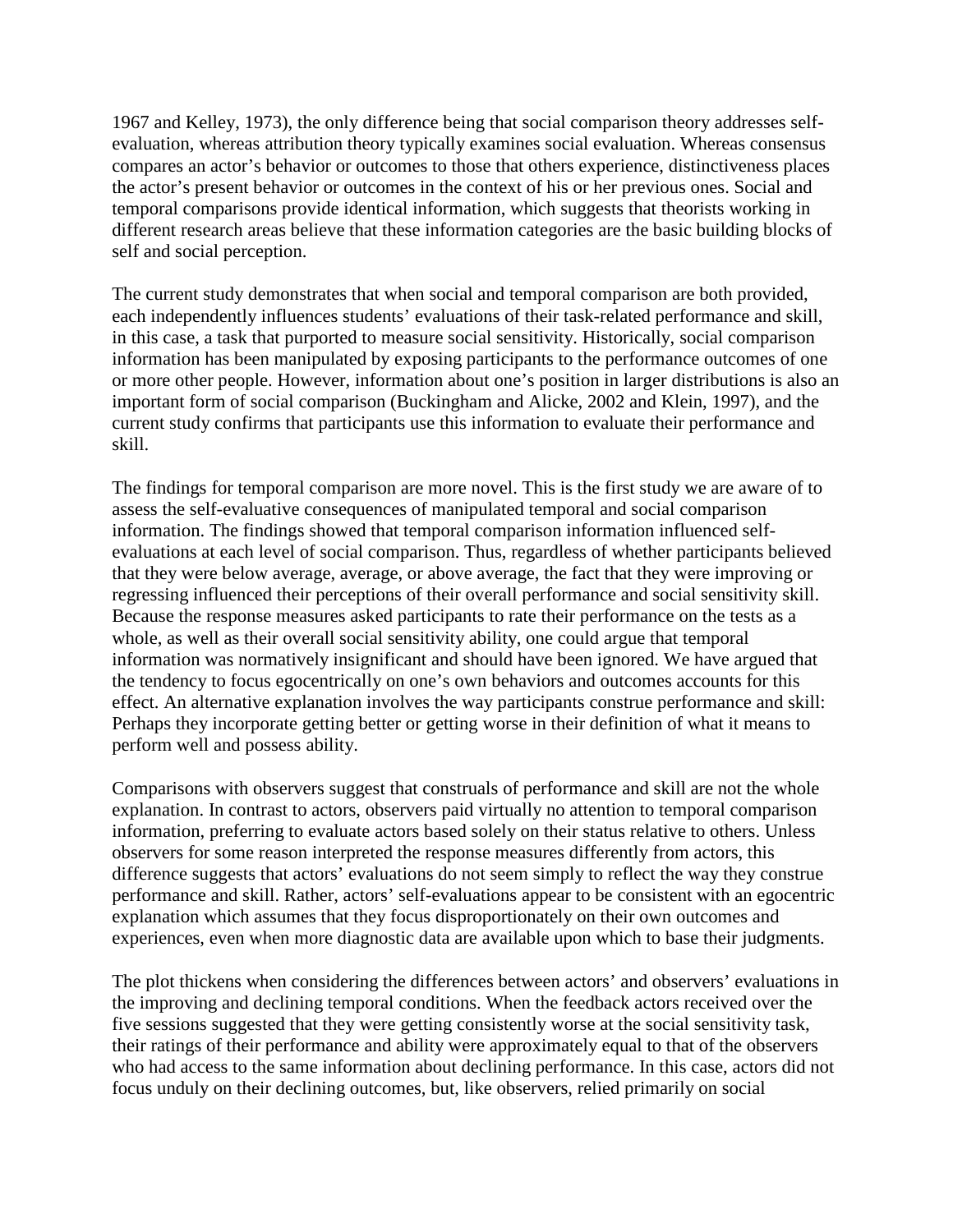comparison information regarding their performance relative to others (below average, average, or above average) for self-assessment. However, when their fortunes improved over the five sessions, actors used this temporal information as a basis for evaluating themselves more favorably than observers. Thus, in addition to being egocentric in their overall focus on temporal outcomes, actors exhibited evidence of egoism in capitalizing on improved performance to elevate their self-evaluations.

An alternative explanation for our actor–observer differences is that temporal comparison influenced evaluations made by actors, but not observers, because actors received temporal information over the course of ten weeks, whereas observers received it all at one time. However, observers' and actors' evaluations were very similar at all levels of social and temporal comparison information, varying only in the conditions in which actors learned that their performance was improving. Thus, observers generally seemed to use temporal information in the same way as actors, except when the information could be used to the actors' advantage. Furthermore, even if observers' use of temporal information was somewhat depressed across the board, the more important part of the interaction pattern, showing that actors used temporal information when it indicated improvement but not when it indicated decline, still obtains.

Another possible explanation for these actor–observer differences in the use of temporal information is that actors spent time in-between testing sessions gathering evidence for or against the social sensitivity test feedback they received. Because people are more likely to receive positive than negative social feedback (Shrauger & Schoeneman, 1979), actors might have received more support for positive than negative temporal comparison information during the 10 week time period. One might expect, however, that if participants were using positive daily experiences to discount negative temporal information, they would have also used positive daily experience to discount negative social comparison information, and yet this did not occur.

Furthermore, it seems somewhat doubtful that participants spent a great deal of time discussing their performance on a fairly arcane test with their friends. Careful consideration of the feedback levels would have revealed to participants that the temporal information was essentially meaningless in that participants were improving or declining at the same rate as everyone else. Thus, if actors were using the extra time to analyze more thoroughly the feedback they received, one would expect minimal temporal comparison effects rather than the significant temporal comparison effects that actors actually displayed.

An important avenue for future research will be to see whether the self-evaluative effects of temporal comparison vary as a function of the judgment domain. People have implicit theories about the degree to which particular traits and abilities are fixed versus changeable (Chiu, Hong, & Dweck, 1997). The impact of temporal improvement or decline may be weaker for domains that are considered fixed rather than changeable. Similarly, trait controllability may be an important moderator of temporal comparison effects. If people feel that they are personally responsible for changes in their traits or abilities over time, then these temporal trends may impact self-assessments. Yet if temporal changes are perceived as due to chance, or environmental circumstances outside of one's personal control, then these changes are unlikely to yield self-evaluative effects.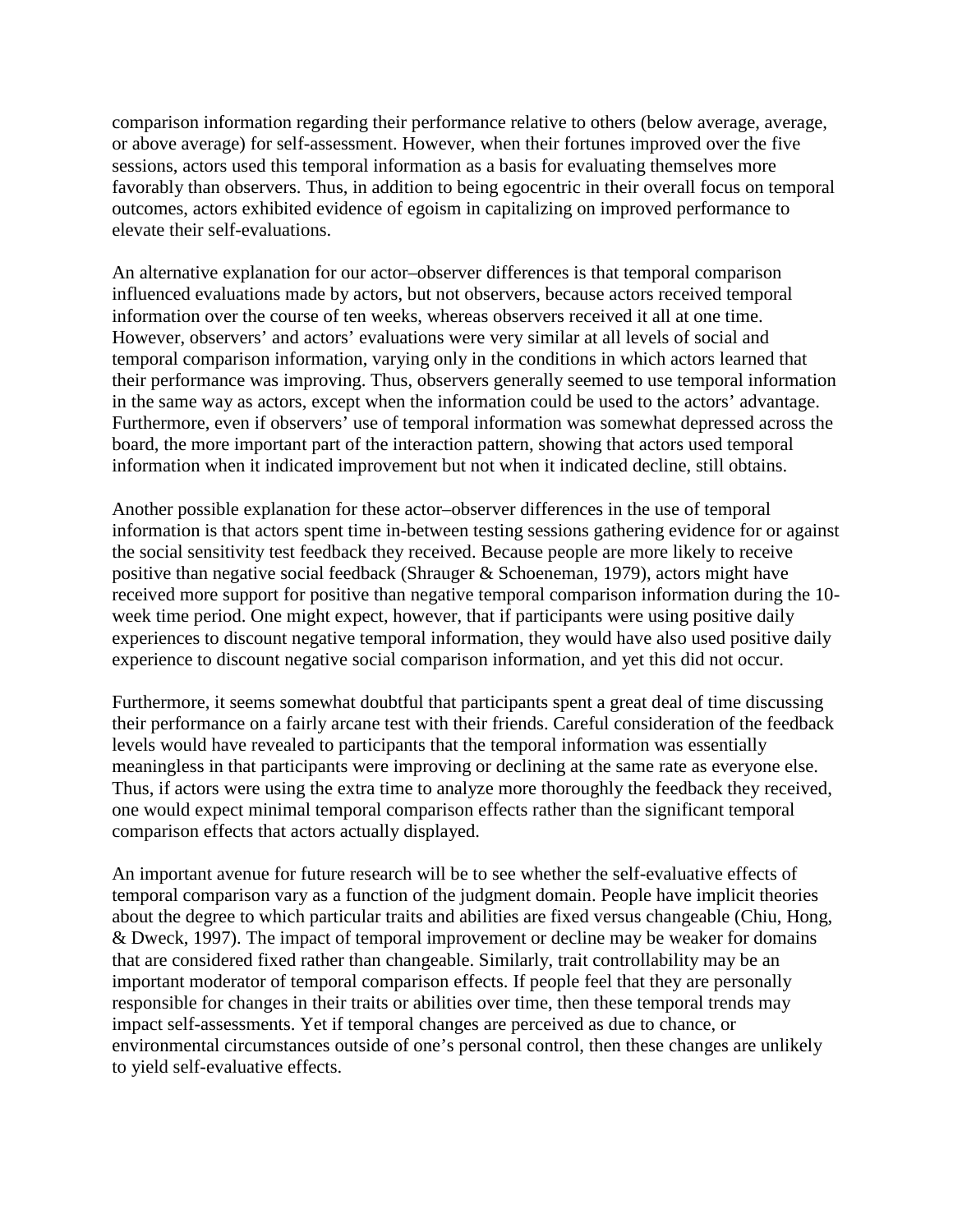While temporal comparison feedback impacted the self-evaluations of participants in our college student sample, it is possible that older adults are less likely to be influenced by temporal comparisons. Despite declining health, older adults continue to show high levels of subjective well-being (Diener & Diener, 1996). One possible explanation for this phenomenon is that older adults focus more on social comparisons with other people the same age as them than temporal comparisons with better-off past selves.

In the current study, we focused on the relative impact of temporal and social comparison information on self-evaluations. In future research, it would be useful to study other possible outcomes of social and temporal comparison information such as mood, performance level and persistence, and predictions of future performance and ability.

Finally, we held social comparison level constant in this study while varying temporal comparison. Thus, regardless of whether participants were getting better, staying the same, or getting worse, their position relative to others (above average, average, below average) remained constant. Temporal improvement (or decline) may have a greater self-evaluative impact when it is coupled with gains (or losses) in social status. A natural extension for future research, therefore, is to vary both comparison aspects simultaneously, although this will require a fairly large experimental design. Nevertheless, it will be interesting to learn, for example, whether temporal information remains influential when it works in contrast to social comparison; that is, when people's performance steadily increases but their social standing continually declines, or when their performance steadily declines but their social standing actually increases.

|                       | Test 1 | Test 2 | Test 3 | Test 4 | Test 5 |
|-----------------------|--------|--------|--------|--------|--------|
| Better, Above Average |        |        |        |        |        |
| Target's scores       | 24     | 28     | 30     | 33     | 38     |
| Average scores        | 18     | 23     | 25     | 27     | 32     |
| Better, Average       |        |        |        |        |        |
| Target's scores       | 24     | 28     | 30     | 33     | 38     |
| Average scores        | 24     | 27     | 31     | 35     | 38     |
| Better, Below Average |        |        |        |        |        |
| Target's scores       | 24     | 28     | 30     | 33     | 38     |
| Average scores        | 30     | 33     | 35     | 39     | 44     |
| Worse, Above Average  |        |        |        |        |        |
| Target's scores       | 38     | 33     | 30     | 28     | 24     |
| Average scores        | 32     | 27     | 25     | 23     | 18     |
| Worse, Average        |        |        |        |        |        |
| Target's scores       | 38     | 33     | 30     | 28     | 24     |
| Average scores        | 38     | 35     | 31     | 27     | 24     |
| Worse, Above Average  |        |        |        |        |        |
| Target's scores       | 38     | 33     | 30     | 28     | 24     |
| Average scores        | 44     | 39     | 35     | 33     | 30     |

|  | Appendix A: Social and temporal comparison feedback levels |  |  |
|--|------------------------------------------------------------|--|--|
|  |                                                            |  |  |

*Note*. Scores were out of 50 total questions.

### **REFERENCES**

Albert, S. (1977). Temporal comparison theory. *Psychological Review, 84*, 485–503.

- Alicke, M. D., & Largo, E. (1995). The role of the self in the false consensus effect. *Journal of Experimental Social Psychology, 31*, 28–47.
- Beike, D. R., & Niedenthal, P. M. (1998). The process of temporal self-comparison in selfevaluation and life satisfaction. In P. T. P. Wong & P. S. Fry (Eds.), *The human quest for*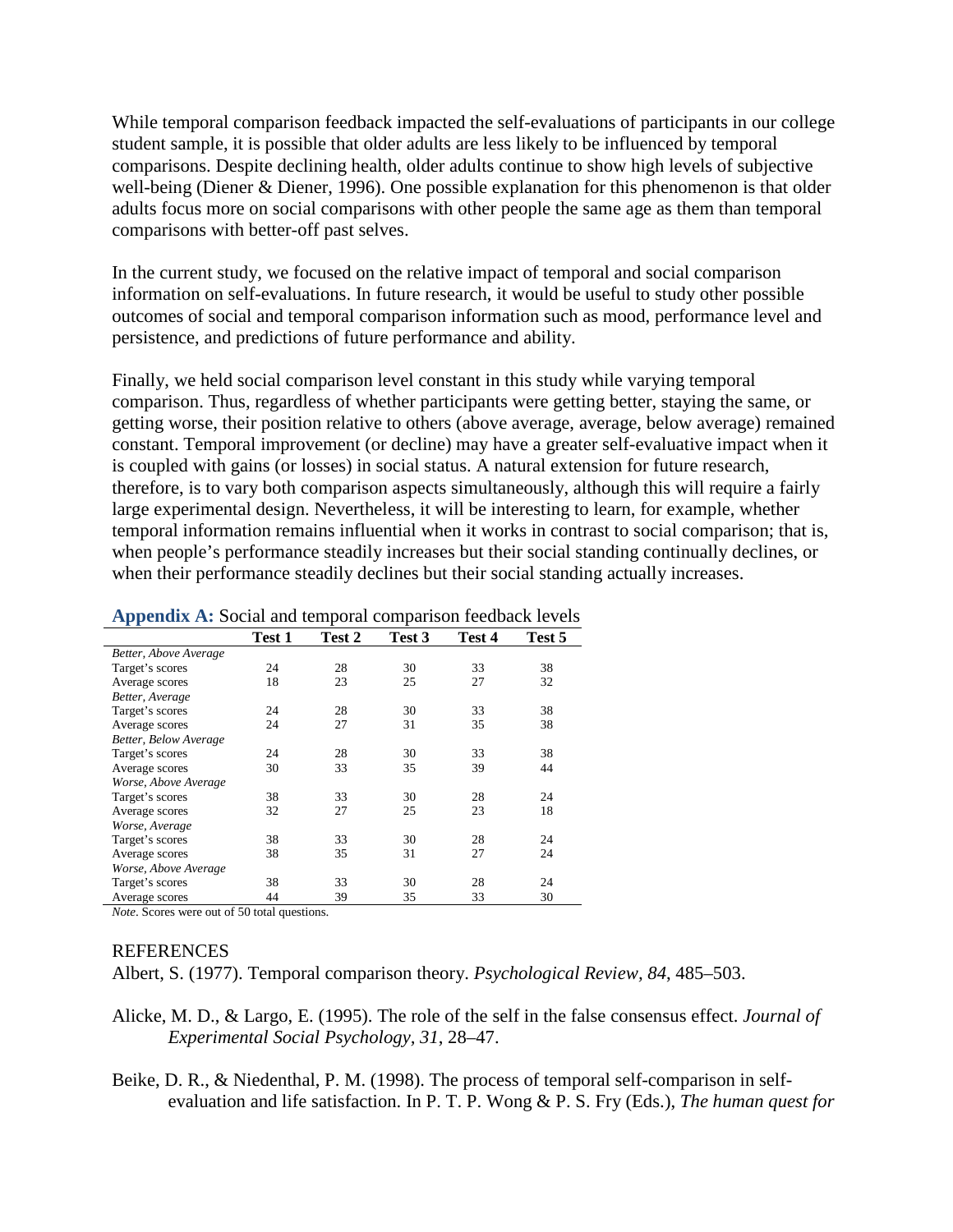*meaning: A handbook of psychological research and clinical applications* (pp. 71–89). Mahaw, NJ: Lawrence Erlbaum.

- Blanton, H. (2001). Evaluating the self in the context of another: The three-selves model of social comparison assimilation and contrast:. In G. Moskowitz (Ed.), *Cognitive social psychology: The Princeton Symposium on the legacy and future of social cognition* (pp. 75–87). Mahwah, NJ: Erlbaum.
- Buckingham, J. T., & Alicke, M. D. (2002). The influence of individual versus aggregate social comparison and the presence of others on self-evaluations. *Journal of Personality and Social Psychology, 83*, 1117–1130.
- Chiu, C., Hong, Y., & Dweck, C. S. (1997). Lay dispositionism and implicit theories of personality. *Journal of Personality and Social Psychology, 73*, 19–30.
- Collins, R. L. (1996). For better or worse: the impact of upward social comparison on selfevaluations. *Psychological Bulletin, 119*, 51–69.
- Diener, E., & Diener, C. (1996). Most people are happy. *Psychological Science, 7*, 181–185.
- Doherty, K., & Schlenker, B. R. (1991). Self-consciousness and strategic self-presentation. *Journal of Personality, 59*, 1–18.
- Dunning, D. (2000). Social judgment as implicit social comparison. In J. Suls & L. Wheeler (Eds.), *Handbook of social comparison* (pp. 353–378). New York: Plenum.
- Emmons, R. A., & Diener, E. (1985). Personality correlates of subjective well-being. *Personality and Social Psychology Bulletin, 11*, 89–97.
- Festinger, L. (1954). A theory of social comparison processes. *Human Relations, 7*, 117–140.
- Fox, C. R., & Kahneman, D. (1992). Correlations, causes and heuristics in surveys of life satisfaction. *Social Indicators Research, 27*, 221–234.
- Higgins, E. T., Strauman, T., & Klein, R. (1986). Standards and the process of self-evaluation: Multiple affects from multiple stages. In E. T. Higgins  $\&$  R. M. Sorrentino (Eds.), *Handbook of motivation and cognition: Foundations of social behavior* (pp. 23–63). New York: Guilford.
- Kelley, H. H. (1967). Attribution in social psychology. *Nebraska Symposium on Motivation, 15*, 192–238.
- Kelley, H. H. (1973). The process of causal attribution. *American Psychologist, 28*, 107–128.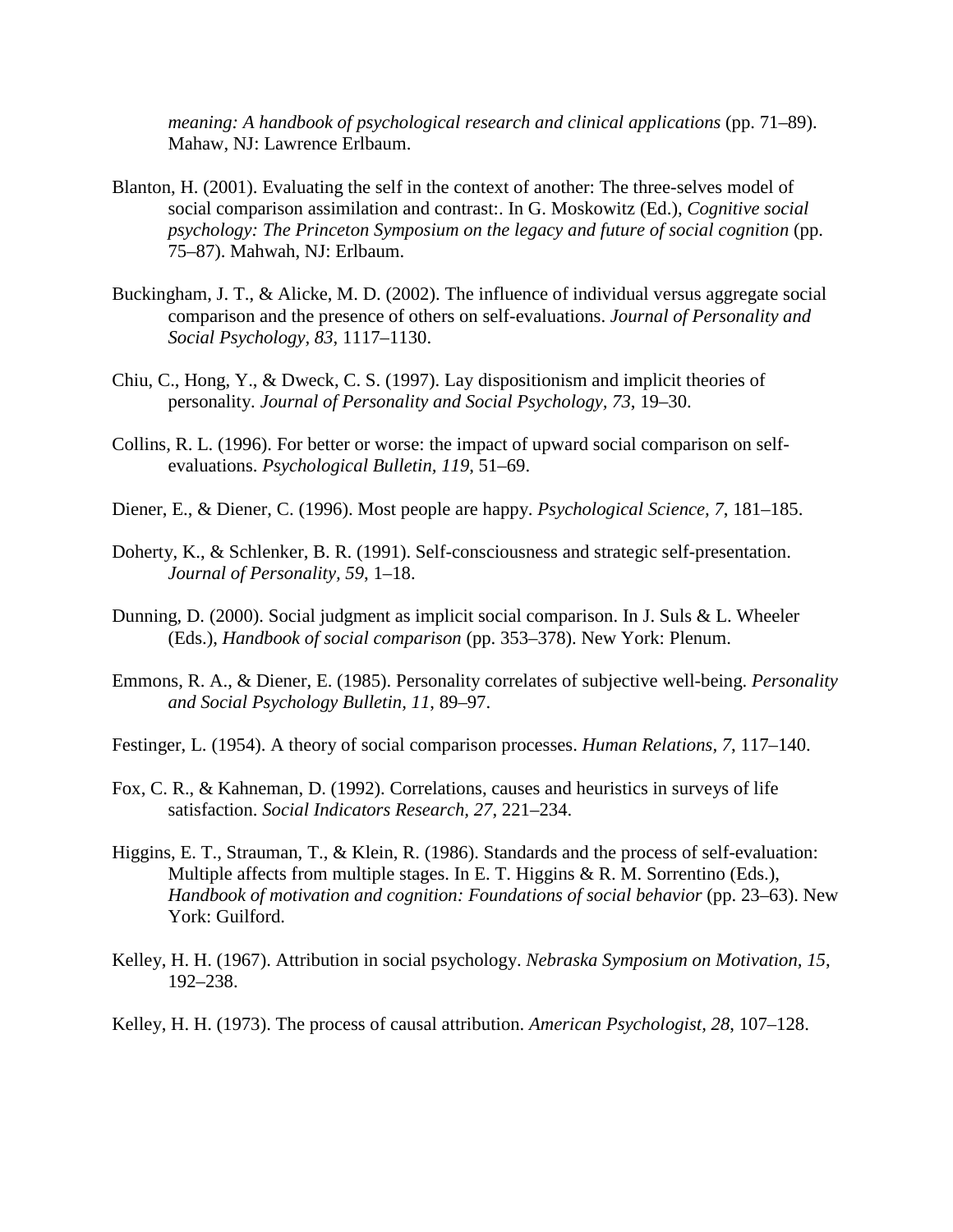- Klein, W. M. (1997). Objective standards are not enough: Affective, self-evaluative, and behavioral responses to social comparison information. *Journal of Personality and Social Psychology, 72*, 763–774.
- Kruger, J. (1999). Lake Wobegon be gone! The ''below-average effect" and the egocentric nature of comparative ability judgments. *Journal of Personality and Social Psychology, 77*, 221–232.
- Levine, J. M., & Greene, S. M. (1984). Acquisition of relative performance information: The roles of intrapersonal and interpersonal comparisons. *Personality and Social Psychology Bulletin, 10*, 385–393.
- Markman, K. D., & McMullen, M. N. (2003). A reflection and evaluation model of comparative thinking. *Personality and Social Psychology Review, 7*, 244–267.
- Mussweiler, T. (2003). Comparison processes in social judgment: Mechanisms and consequences. *Psychological Review, 110*, 472–489.
- Mussweiler, T., Ruter, K., & Epstude, K. (2004). The man who wasn't there: Subliminal social comparison standards influence self-evaluation. *Journal of Experimental Social Psychology, 40*, 689–696.
- Ruble, D. N., & Flett, G. L. (1988). Conflicting goals in self-evaluative information seeking: Developmental and ability level analyses. *Child Development, 59*, 97–106.
- Shrauger, J. S., & Schoeneman, T. J. (1979). Symbolic interactionist view of self-concept: Through the looking glass darkly. *Psychological Bulletin, 86*, 549–573.
- Stapel, D. A., & Blanton, H. (2004). From seeing to being: Subliminal social comparisons affect implicit and explicit self-evaluations. *Journal of Personality and Social Psychology, 87*, 468–481.
- Suls, J. (1986). Social processes in relative deprivation: A life-span analysis. In J. M. Olson, C. P. Herman, & M. P. Zanna (Eds.). *Relative deprivation and social comparison: The Ontario Symposium* (Vol. 4, pp. 95–116). Hillsdale, NJ: Erlbaum.
- Tomkins, S. S. (1987). Script theory. In J. Aranoff, A. I. Rabin, & R. A. Zucker (Eds.), *The emergence of personality* (pp. 147–216). New York: Springer.
- Triplett, N. (1898). The dynamogenic factors in pacemaking and competition. *American journal of Psychology, 9*, 507–533.
- Ungar, S. (1980). The effects of the certainty of self-perceptions on self-presentation behaviors: A test of the strength of self-enhancement motives. *Social Psychology Quarterly, 43*, 165–172.